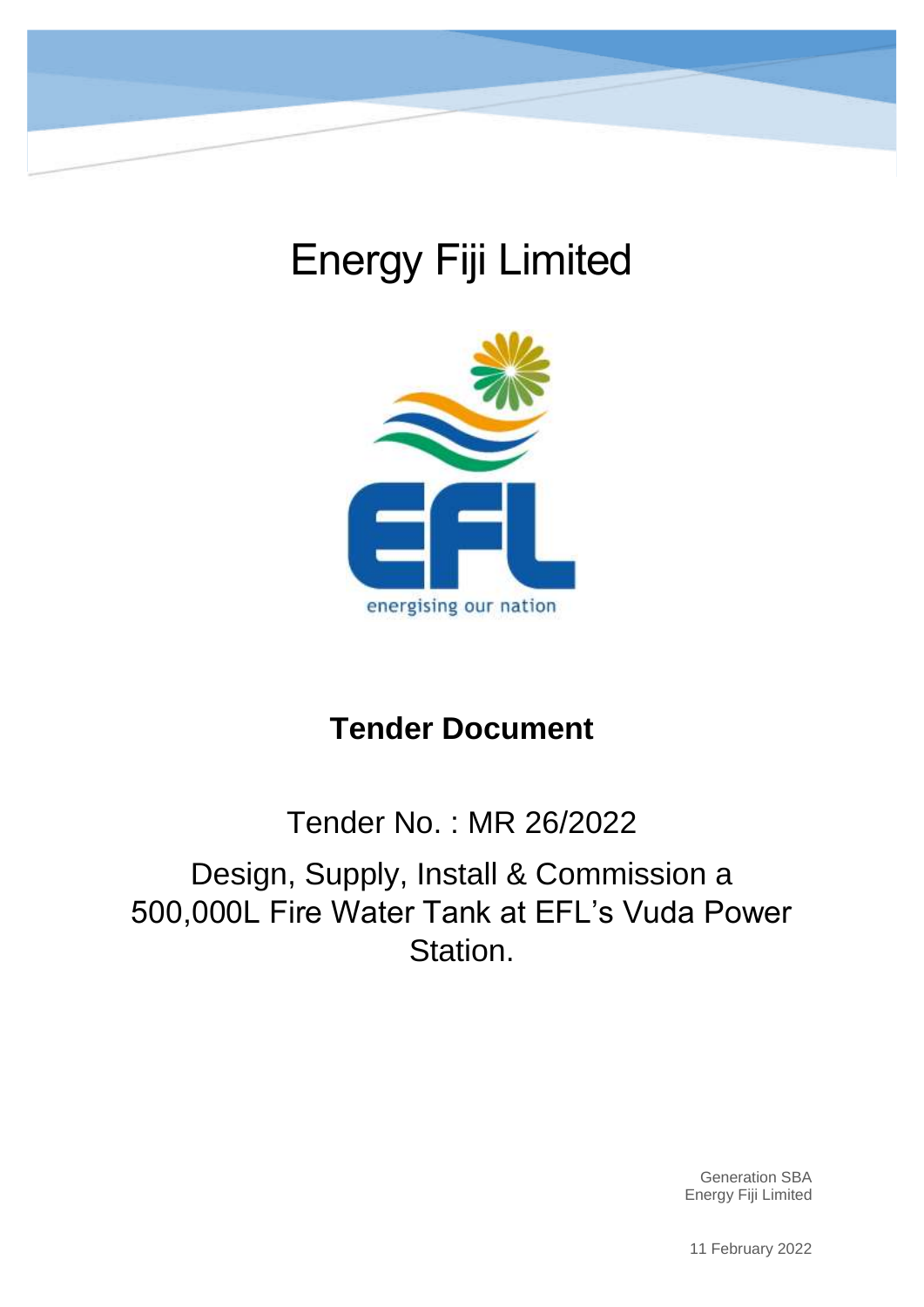## **Table of Content**

| <u>1.0</u> | <b>INVITATION FOR TENDERS</b>                     | 4                       |
|------------|---------------------------------------------------|-------------------------|
|            |                                                   |                         |
| 2.0        | <b>INSTRUCTION TO BIDDERS</b>                     | 5                       |
| 2.1        | <b>ELIGIBLE BIDDERS</b>                           | 5                       |
| 2.2        | <b>ELIGIBLE MATERIALS, EQUIPMENT AND SERVICES</b> | 5                       |
| 2.3        | <b>ONE BID PER BIDDER</b>                         | 5                       |
| 2.4        | <b>COST OF BIDDING</b>                            | 5                       |
| 2.5        | <b>SITE VISITS</b>                                | 5                       |
| 2.6        | <b>CONTENTS OF THE BIDDING DOCUMENTS</b>          | 6                       |
| 2.7        | <b>CLARIFICATION OF BIDDING DOCUMENTS</b>         | 6                       |
| 2.8        | <b>AMENDMENT OF BIDDING DOCUMENT</b>              | 6                       |
| 2.9        | <b>LANGUAGE OF BID</b>                            | 6                       |
| 2.10       | <b>BID PRICES</b>                                 | 6                       |
| 2.11       | <b>BID CURRENCIES</b>                             | $\overline{\mathbf{z}}$ |
| 2.12       | <b>BID VALIDITY</b>                               | 7                       |
| 2.13       | <b>FORMAT AND SIGNING OF BIDS</b>                 | $\overline{\mathbf{z}}$ |
| 2.14       | <b>SEALING AND MARKING OF BIDS</b>                | $\overline{\mathbf{z}}$ |
| 2.15       | <b>DEADLINE FOR SUBMISSION OF BIDS</b>            | 7                       |
| 2.16       | <b>LATE BIDS</b>                                  | $\overline{\mathbf{z}}$ |
| 2.17       | <b>MODIFICATION AND WITHDRAWAL OF BIDS</b>        | 8                       |
| 2.18       | <b>REJECTION OF ONE OR ALL BIDS</b>               | 8                       |
| 2.19       | <b>PROCESS TO BE CONFIDENTIAL</b>                 | 8                       |
| 2.20       | <b>CLARIFICATION OF BIDS</b>                      | 8                       |
| 2.21       | <b>PRELIMINARY EXAMINATION</b>                    | 8                       |
| 3.0        | <b>TECHNICAL SPECIFICATION</b>                    | 9                       |
|            |                                                   |                         |
| 3.1        | <b>GENERAL INFORMATION</b>                        | 9                       |
| 3.1.1      | PRELIMINARY AND GENERAL CONDITIONS                | 9                       |
| 3.1.2      | <b>SITE LOCATION</b>                              | 9                       |
| 3.1.3      | <b>OHS REQUIREMENTS</b>                           | 9                       |
| 3.1.4      | <b>BUILDING CONDITIONS</b>                        | 9                       |
| 3.1.5      | <b>WORK PLAN</b>                                  | 9                       |
| 3.1.6      | <b>SITE SAFETY MANAGEMENT SYSTEM</b>              | 9                       |
| 3.1.7      | <b>ENVIRONMENTAL CONTROL</b>                      | 9                       |
| 3.1.8      | PROTECTION OF PEOPLE AND PROPERTY                 | 10                      |
| 3.1.9      | <b>DURATION OF WORK</b>                           | 10                      |
| 3.1.10     | STORAGE OF MATERIALS AND EQUIPMENT'S              | 10                      |
| 3.1.11     | <b>CARE OF THE WORKS</b>                          | 10                      |
| 3.1.12     | <b>CLEARING AWAY</b>                              | 10                      |
| 3.1.13     | TOBACCO/ALCOHOL/DRUG FREE ENVIRONMENT             | 10                      |
| 3.2        | <b>INSURANCES</b>                                 | 10                      |
| 3.3        | <b>STANDARDS</b>                                  | 10                      |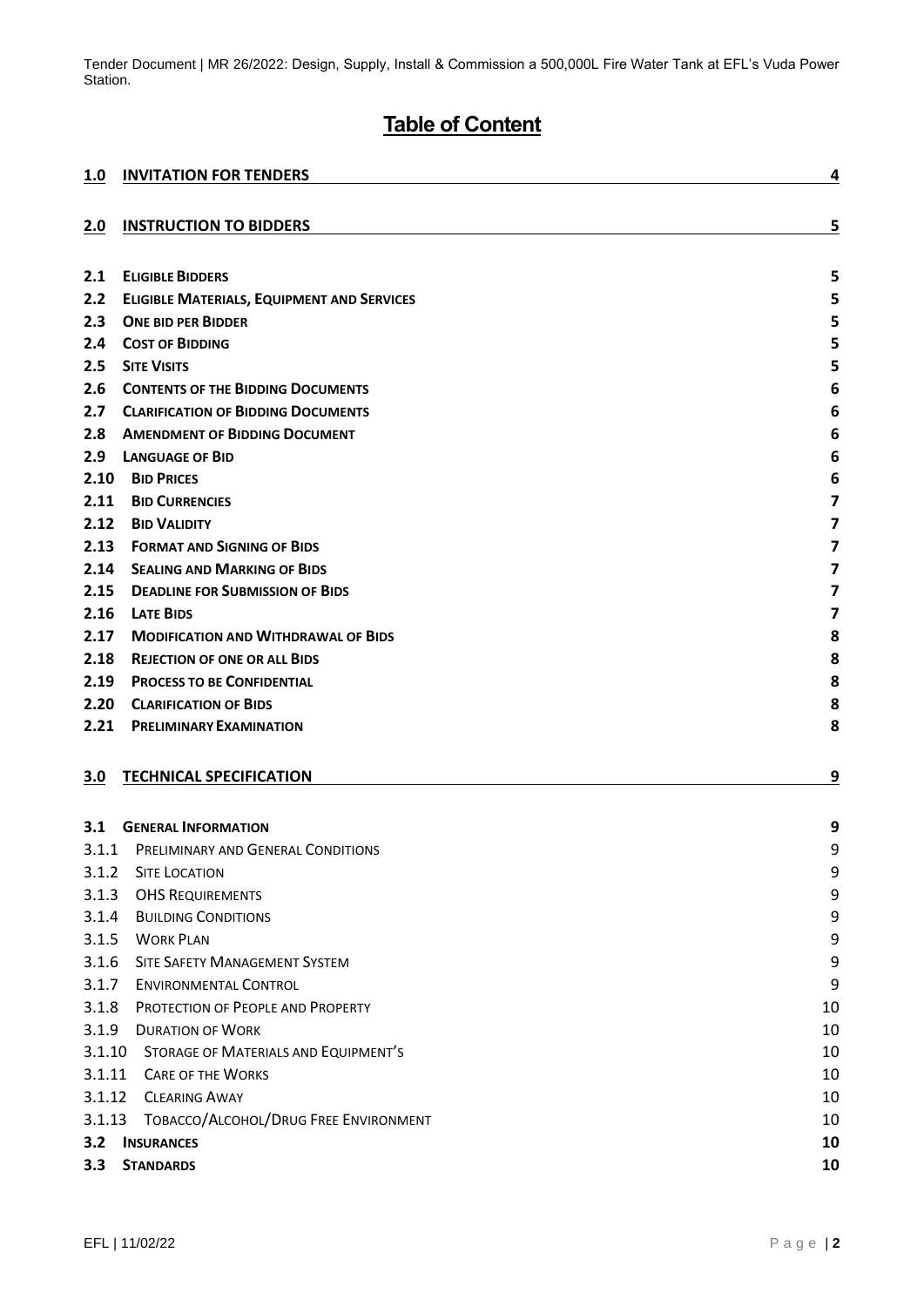| 4.0 | <b>SCOPE OF WORK</b>                        | 12 |
|-----|---------------------------------------------|----|
| 5.0 | <b>PRICE SCHEDULE</b>                       | 14 |
|     | <b>5.1 COMPLIANCE CHECKLIST DECLARATION</b> | 16 |
|     | <b>5.2 TENDER CHECK LIST</b>                | 17 |
| 6.0 | <b>TENDER FORM</b>                          | 18 |
| 7.0 | <b>SUBMISSION TO TENDER</b>                 | 19 |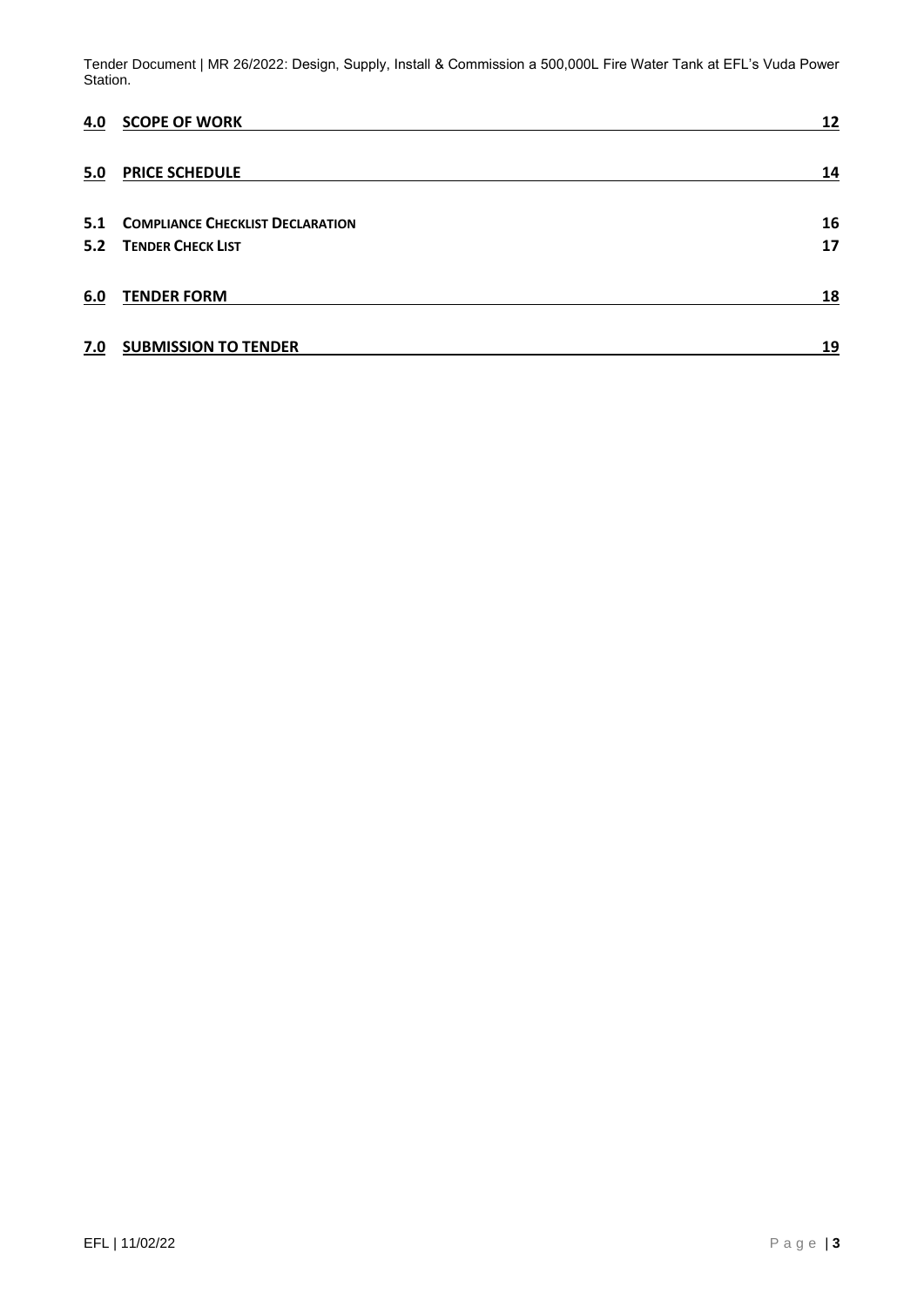## **1.0 INVITATION FOR TENDERS**

<span id="page-3-0"></span>Energy Fiji Limited is inviting bids for Design, Supply, Installation and Commissioning of a 500,000L Fire Water Tank at EFL's Vuda Power Station.

The Detailed scope of works listed in the following pages.

Interested bidders may obtain Tender Document at the:

Supply Chain Office Energy Fiji Limited Head Office 2 Marlow Street, Suva Contact: 322 4360 / 999 2400

All tenders shall submit all documents required including spares pricing as per price template.

During evaluation of tenders, the Authority will invite a tenderer or tenderers for discussions, presentations and necessary clarification before awarding of the contract

The tender submissions close on the 9/03/22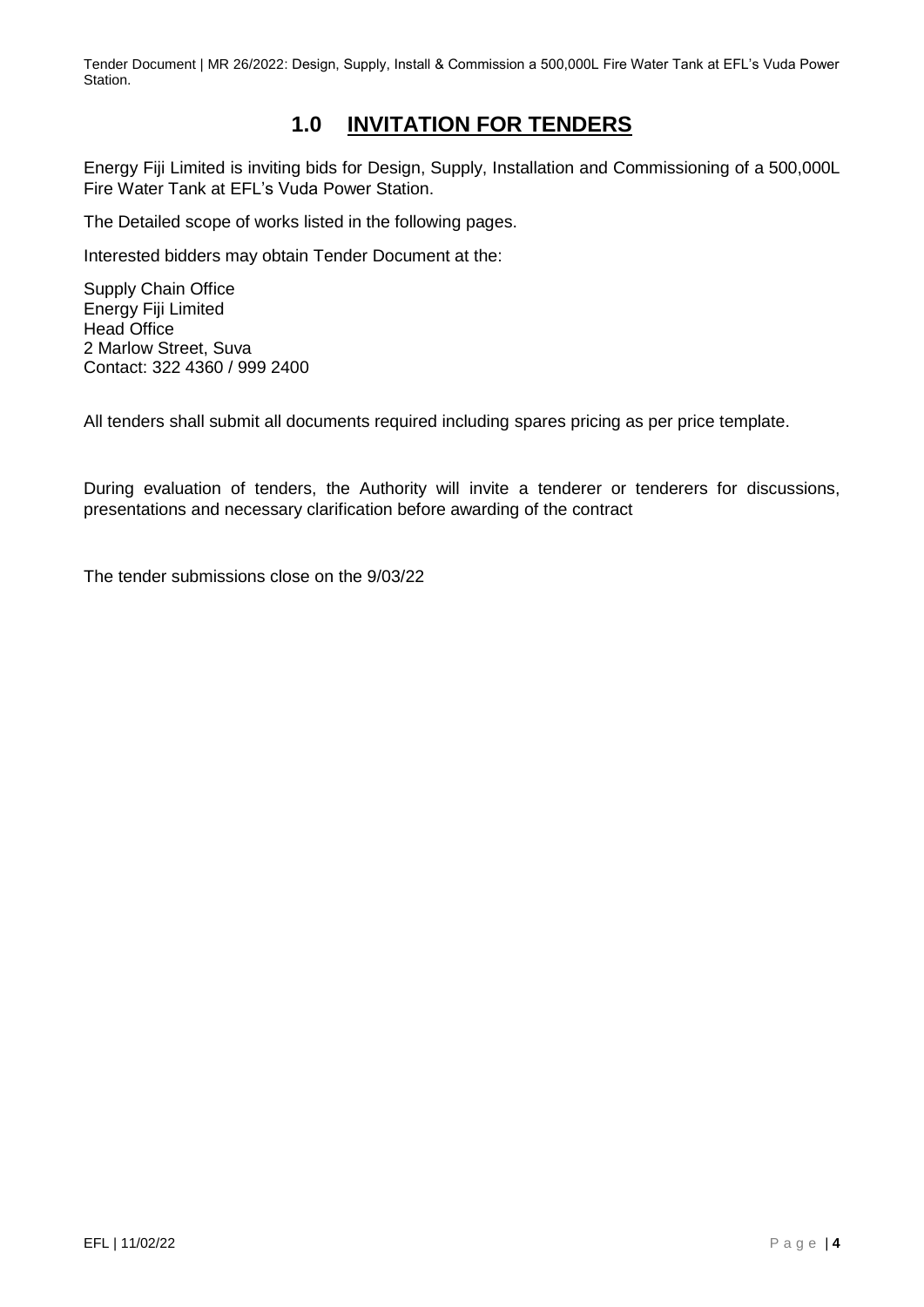## **2.0 INSTRUCTION TO BIDDERS**

#### <span id="page-4-1"></span><span id="page-4-0"></span>**2.1 Eligible Bidders**

- 2.1.1. This invitation is open to all Bidders who have previous experience in supply, installation and commissioning of fire system specifically fire water storage tank. Also the bidder must be a certified fire contractor.
- 2.1.2. Bidders shall provide such evidence of their continued eligibility that is satisfactory to EFL.
- 2.1.3. Bidders shall not be under a declaration of ineligibility for corrupt or fraudulent practice.

#### <span id="page-4-2"></span>**2.2 Eligible Materials, Equipment and Services**

- 2.2.1. The materials, equipment, and services to be supplied under the Contract shall have their origin from reputable companies as specified by EFL and from various countries and all expenditures made under the Contract will be limited to such materials, equipment, and services. Upon request, bidders may be required to provide evidence of the origin of materials, equipment, and services.
- 2.2.2. For purposes of this Contract, "services" means the works and all project-related services including design services.
- 2.2.3. For purposes of this Contract, "origin" means the place where the materials and equipment are mined, grown, produced or manufactured, and from which the services are provided. Materials and equipment are produced when, through manufacturing, processing or substantial or major assembling of components, a commercial recognized product results that is substantially different in basic characteristics or in purpose or utility from its components.
- 2.2.4. The materials, equipment and services to be supplied under the Contract shall not infringe or violate any industrial property or intellectual property rights or claim of any third party.

#### <span id="page-4-3"></span>**2.3 One bid per Bidder**

2.3.1. Each bidder shall submit only one bid. A bidder who submits or participates in more than one bid will cause all those bids to be rejected.

#### <span id="page-4-4"></span>**2.4 Cost of Bidding**

2.4.1. The bidder shall bear all costs associated with the preparation and submission of its bid and EFL will in no case be responsible or liable for those costs.

#### <span id="page-4-5"></span>**2.5 Site Visits**

2.5.1. Site Visit will be on Thursday 17<sup>th</sup> February 2022 at 11.00am at Vuda Power Station.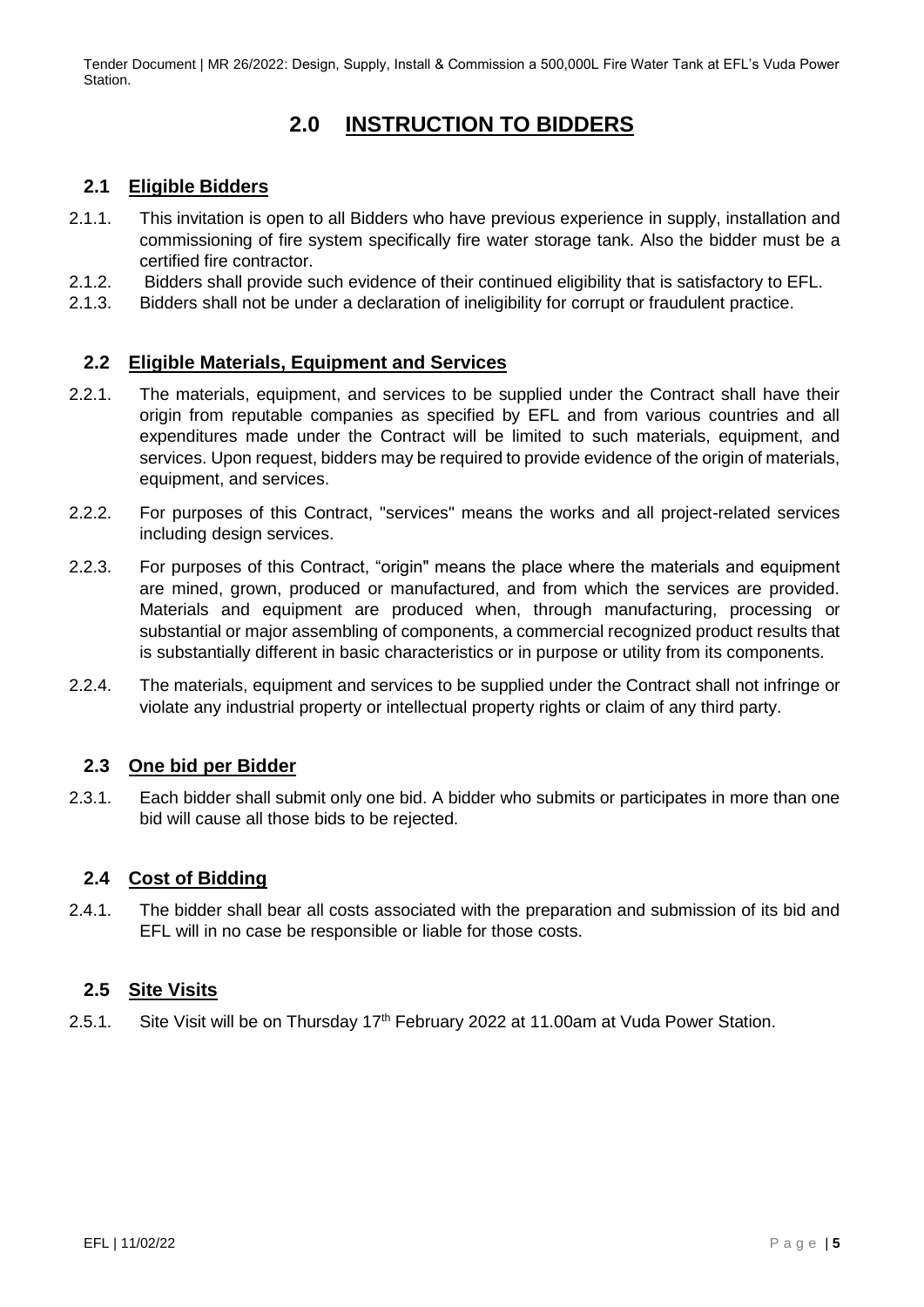#### <span id="page-5-0"></span>**2.6 Contents of the Bidding Documents**

- 2.6.1. The bidder is expected to examine carefully the contents of this Bidding document. Failure to comply with the requirements of bid submission will be at the bidder's own risk. Bids which are not substantially responsive to the requirements of the bidding documents will be rejected.
- 2.6.2. The following are the mandatory submission of a successful tender bid;
	- Pricing Schedule
	- Program of Works
	- Company Profile (Max 2 pages in standard A4)
		- o Work History Project/ Work done with referee, EFL work history.
		- o Company background
		- o Bidder available resources e.g. Manpower, Machines & Equipment.
		- o OHS Policies or Plan
	- Fiji Revenue & Customs Service (FRCA) compliance
	- Fiji National Provident Fund (FNPF) compliance
	- Signed checklist declaration (Appendix 5.1)

Failure to submit required documents may affect bid compliance even make it non-compliance.

#### <span id="page-5-1"></span>**2.7 Clarification of Bidding Documents**

2.7.1. A prospective bidder requiring any clarification of the bidding documents may notify EFL in writing by email addressed to:

> Jitendra Reddy Manager Procurement, Inventory & Supply Chain 2 Marlow Street, Suva, Fiji Phone: +679 3224 360/9992400 Email: [tenders@efl.com.fj](mailto:tenders@efl.com.fj)

2.7.2. EFL will respond to any request for clarification which it receives earlier than 5 days prior to the deadline for submission of bids.

#### <span id="page-5-2"></span>**2.8 Amendment of Bidding Document**

2.8.1. At any time prior to the deadline for submission of bids, EFL may, for any reason, whether at its own initiative or in response to a clarification requested by a prospective bidder, modify the bidding documents by issuing addenda.

#### <span id="page-5-3"></span>**2.9 Language of Bid**

2.9.1. The bid, and all correspondence and documents related to the bid, exchanged between the bidder and the EFL shall be written in the English language.

#### <span id="page-5-4"></span>**2.10 Bid Prices**

2.10.1. Unless specified otherwise, Bidders shall quote for the entire facilities on a "single responsibility" basis such that the total bid price covers all the Supplier's obligations mentioned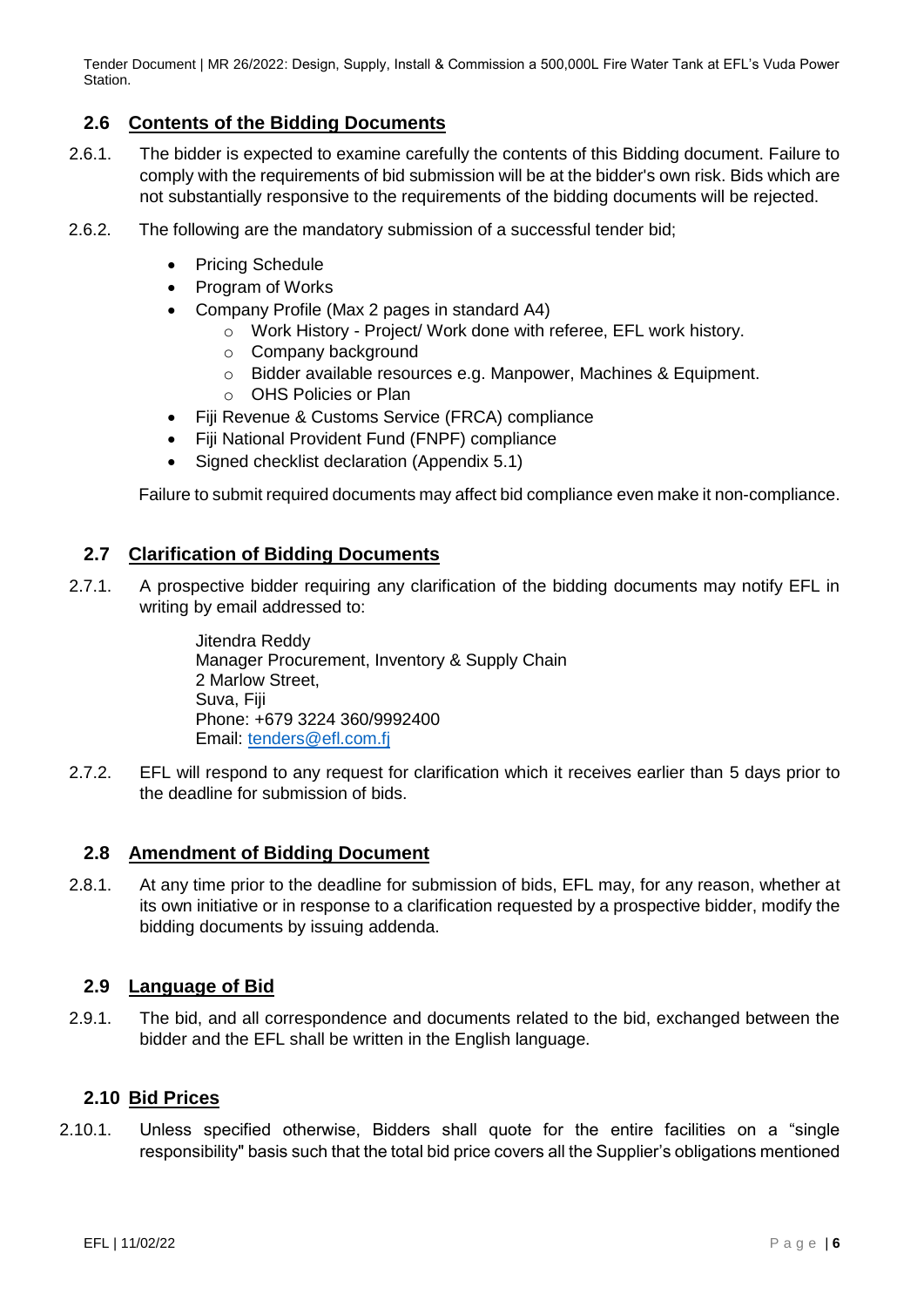in or to be reasonably inferred from the bidding documents in respect of the design, manufacture, including procurement and subcontracting (if any), testing and delivery.

- 2.10.2. Bidders shall give a breakdown of the prices in the manner and detail called for in this bidding document, or any issued addenda.
- 2.10.3. For Oversea Suppliers, bids shall be given on Cost Insurance Freight (CIF) or Delivery at Place (DAP) basis. The point of delivery shall be Suva/Lautoka port for Sea or Nadi Airport for Air. The term CIF & DAP shall be governed by the rules prescribed in the current edition of Incoterms (i.e. the eighth version - Incoterms 2010), published by the International Chamber of Commerce, Paris. Stated Otherwise with validation. *(not applicable)*

#### <span id="page-6-0"></span>**2.11 Bid Currencies**

2.11.1. Prices shall be quoted in a single currency only.

#### <span id="page-6-1"></span>**2.12 Bid Validity**

2.12.1. Bids shall remain valid for a period of 60 days from the date of Deadline for Submission of Bids specified in Sub-Clause 2.15.

#### <span id="page-6-2"></span>**2.13 Format and Signing of Bids**

- 2.13.1. The bidder shall provide one electronic copy of the Technical and Financial proposals on EFL's electronic tender hosting website; <https://www.tenderlink.com/efl>
- 2.13.2. The bid shall contain no alterations, omissions or additions, except those to comply with instructions issued by EFL, or as necessary to correct errors made by the bidder, in which case such corrections shall be initialled by the person or persons signing the bid.

#### <span id="page-6-3"></span>**2.14 Sealing and Marking of Bids**

2.14.1. Due to the Covid19 restrictions on movements, bidders are encouraged to bid via Tenderlink Portal.

#### <span id="page-6-4"></span>**2.15 Deadline for Submission of Bids**

- 2.15.1. Bids must be received by EFL at the address specified above no later than 1600 hours (Fiji Time) 9/03/22.
- 2.15.2. EFL may, at its discretion, extend the deadline for submission of bids by issuing an addendum, in which case all rights and obligations of EFL and the bidders previously subject to the original deadline will thereafter be subject to the deadlines extended.

#### <span id="page-6-5"></span>**2.16 Late Bids**

2.16.1. Any bid received by EFL after the deadline for submission of bids prescribed above will be rejected and returned unopened to the bidder.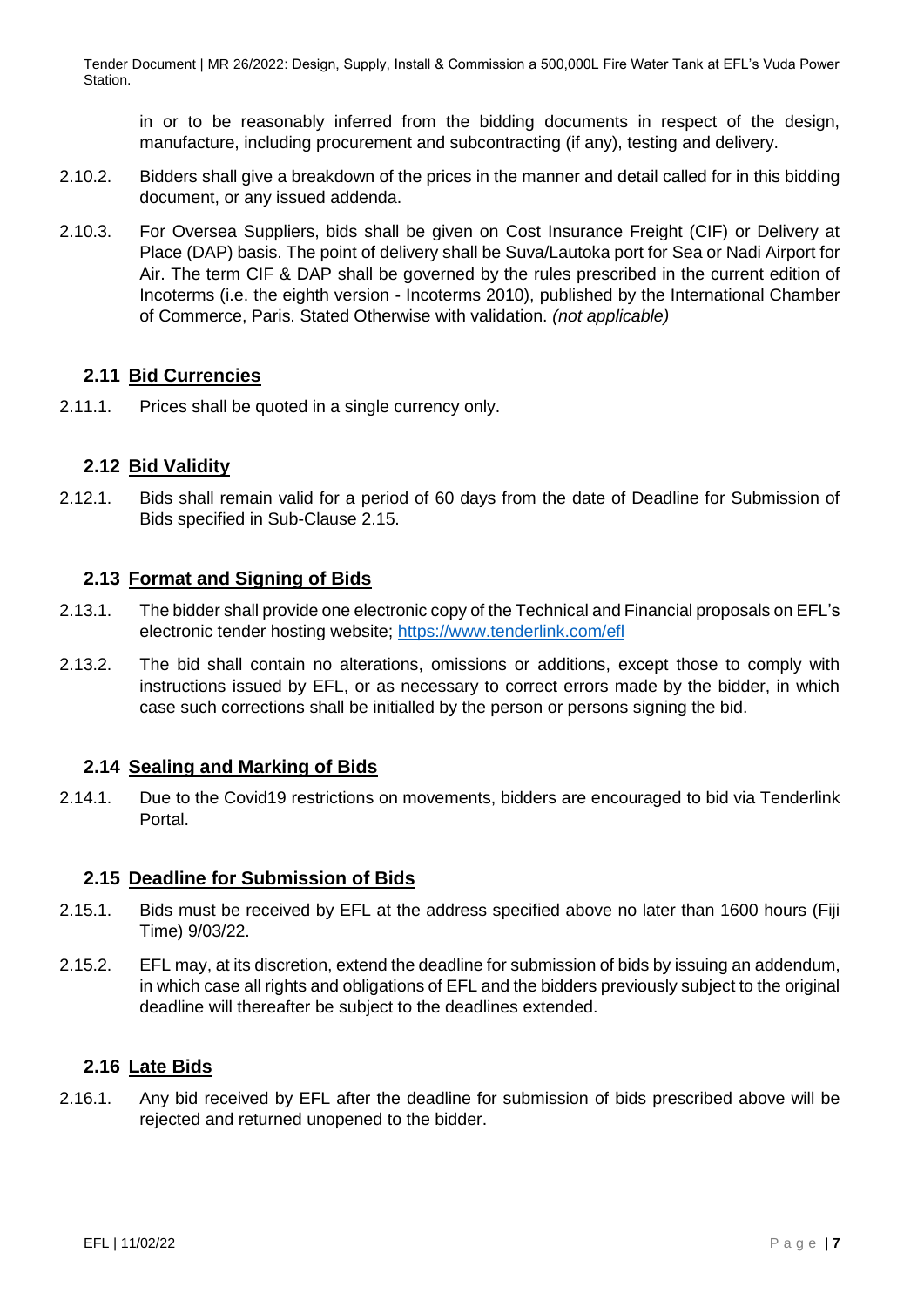#### <span id="page-7-0"></span>**2.17 Modification and Withdrawal of Bids**

- 2.17.1. The bidder may modify or withdraw its bid after bid submission, provided that written notice of the modification or withdrawal is received by EFL prior to the deadline for submission of bids.
- 2.17.2. No bid may be modified by the bidder after the deadline for submission of bids.

#### <span id="page-7-1"></span>**2.18 Rejection of one or all Bids**

2.18.1. EFL reserves the right to accept or reject any bid, and to annul the bidding process and reject all bids, at any time prior to award of Contract, without thereby incurring any liability to the affected bidder or bidders or any obligation to inform the affected bidder or bidders of the grounds for the rejection.

#### <span id="page-7-2"></span>**2.19 Process to be Confidential**

- 2.19.1. Information relating to the examination, clarification, evaluation and comparison of bids and recommendations for the award of a contract shall not be disclosed to bidders or any other persons not officially concerned with such process.
- 2.19.2. Any effort by a bidder to influence EFL's processing of bids or award decisions may result in the rejection of the bidder's bid.
- 2.19.3. Lowest bid will not necessarily be accepted as successful bid.

#### <span id="page-7-3"></span>**2.20 Clarification of Bids**

2.20.1. To assist in the examination, evaluation and comparison of bids, EFL may, at its discretion, ask any bidder for clarification of its bid. The request for clarification and the response shall be in writing via email, but no change in the price or substance of the bid shall be sought, offered or permitted except as required to confirm the correction of arithmetic errors discovered by EFL in the evaluation of the bids.

#### <span id="page-7-4"></span>**2.21 Preliminary Examination**

- 2.21.1. Energy Fiji Limited will examine the tenders to determine whether they are complete, whether any computational errors have been made, whether the documents have been properly signed, and whether the tenders are generally in order.
- 2.21.2. Arithmetical errors will be rectified on the following basis. If there is a discrepancy between the unit price and the total price that is obtained by multiplying the unit price and quantity, the unit price shall prevail, and the total price shall be corrected. If the tenderer does not accept the correction of the errors, its tender will be rejected. If there is a discrepancy between words and figures, the amount in words will prevail.
- 2.21.3. Energy Fiji Limited may waive any minor informality or non-conformity or irregularity in a tender which does not constitute a material deviation, provided such waiver does not prejudice or affect the relative ranking of any tenderer.
- 2.21.4. Prior to the detailed evaluation, pursuant to Clause 21, Energy Fiji Limited will determine the substantial responsiveness of each tender to the tender document. For purposes of these paragraphs, a substantially responsive tender is one, which conforms to all the terms and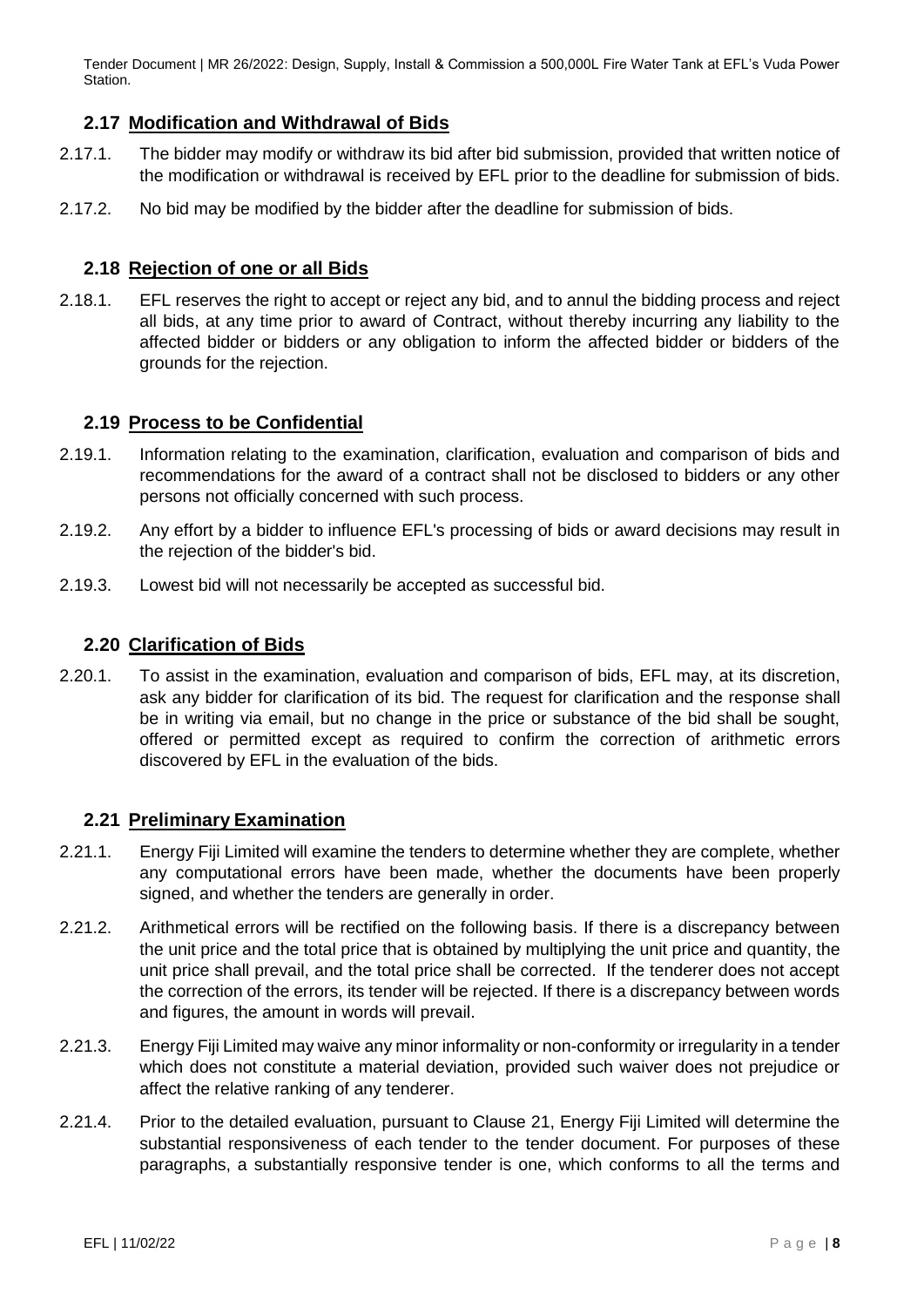conditions of the tender document without material deviation Energy Fiji Limited's determination of a tender's responsiveness is to be based on the contents of the tender itself without recourse to extrinsic evidence.

2.21.5. If a tender is not substantially responsive, it will be rejected by Energy Fiji Limited and may not subsequently be made responsive by the tenderer by correction of the nonconformity.

## **3.0 TECHNICAL SPECIFICATION**

#### <span id="page-8-1"></span><span id="page-8-0"></span>**3.1 General Information**

#### <span id="page-8-2"></span>**3.1.1 Preliminary and General Conditions**

The contractor shall furnish all labour, equipment, transportation and services as necessary to complete all projected work included in this specifications.

#### <span id="page-8-3"></span>**3.1.2 Site Location**

• EFL Vuda Power Station

#### <span id="page-8-4"></span>**3.1.3 OHS Requirements**

The contractor shall at times comply with all Energy Fiji Limited's HSE Regulations.

#### <span id="page-8-5"></span>**3.1.4 Building Conditions**

The contractor is advised to visit and assess the site and existing premises prior to tendering, as no claim will be allowed on the grounds of ignorance of the conditions existing.

#### <span id="page-8-6"></span>**3.1.5 Work Plan**

The contractor shall prepare a Work Programme, Work Safety Plan/Risk Assessment Plan in accordance and shall submit the plan to the property officer for his approval before commencing with work on the site.

#### <span id="page-8-7"></span>**3.1.6 Site Safety Management System**

The contractor shall establish and maintain a Site Safety Management that ensures the safety of all persons on the site in accordance with the requirements of the Energy Fiji Limited Occupational Health and Safety Policy and the Health and Safety at Work Act, 1996 requiring strict compliance by the parties here to. The Contractor is to obtain all approvals from Ministry of Labour for any scaffolding to be used on the site. All PPE's and other safety equipment's will be checked by EFL's Health and Safety Department (HSE) to confirm if they are in compliance with the relevant current safety standards. No work shall commence prior to approvals given from EFL's HSE Department. (Mandatory Requirement)

EFL will carry out an induction for the contractor and its members to familiarize with the Energy Fiji Limited Occupational Health and Safety Policy.

#### <span id="page-8-8"></span>**3.1.7 Environmental Control**

Comply with all environmental protection provisions in the contract and the requirements of any statute, by law, standard and the like related to environmental protection.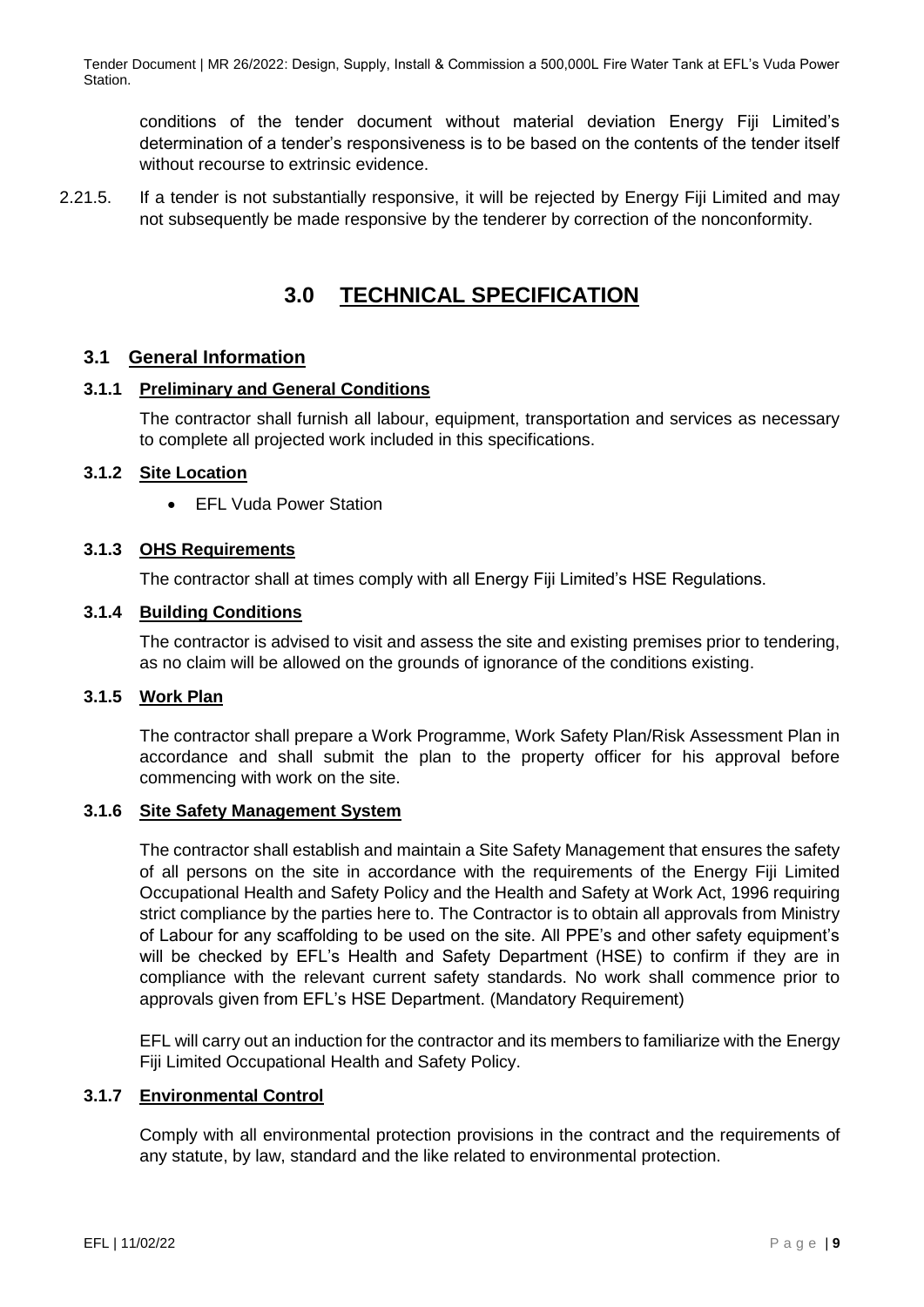#### <span id="page-9-0"></span>**3.1.8 Protection of People and Property**

The contractor shall keep all persons (workers) under control and within the boundaries of the site. He will be held responsible for the care of the existing premises and works generally until completion.

#### <span id="page-9-1"></span>**3.1.9 Duration of Work**

The expected duration for the Completion of works shall be 10 - 12 weeks.

#### <span id="page-9-2"></span>**3.1.10 Storage of Materials and Equipment's**

Materials and equipment's stored on site must not pose any danger to property and minimize hazards to persons, materials and equipment. Keep storage area neat and tidy. Take proper precautions to keep poisonous and other injurious substance in place secured against access by unauthorised person.

#### <span id="page-9-3"></span>**3.1.11 Care of the Works**

The contractor shall keep all persons under control and within the boundaries of the site. He will be held responsible for the care of the existing premises and works generally until completion.

#### <span id="page-9-4"></span>**3.1.12 Clearing Away**

The contractor shall take the removed rubbish and debris to a location which will be advised in the **site visit**.

#### <span id="page-9-5"></span>**3.1.13 Tobacco/Alcohol/Drug Free Environment**

EFL maintains tobacco, alcohol and drug free environment. Any personnel of the contractor found violating the policy will be requested to remove the product and themselves from the sites. Offensive language or actions are not acceptable. The EFL shall have the absolute right to require replacement of any employee the EFL deems objectionable to work on EFL premises.

#### <span id="page-9-6"></span>**3.2 Insurances**

The Contractor shall be solely responsible for all relevant insurance covers for person, tools, plants and equipment involved in carrying out the Works. The Contractor must obtain and maintain all relevant insurance covers at all material times sufficient to cover any loss or costs that may be incurred which the Contractor is liable for in connection with the duration and Scope of Works, including:

- Contractors All Risk
- Public Liability and

#### <span id="page-9-7"></span>**3.3 Standards**

#### **Table 1 Standards**

| AS2419  | Fire hydrant installations for building         |
|---------|-------------------------------------------------|
| AS2304  | Water storage tanks for fire protection systems |
| NZS4541 | Automatic fire sprinkler systems                |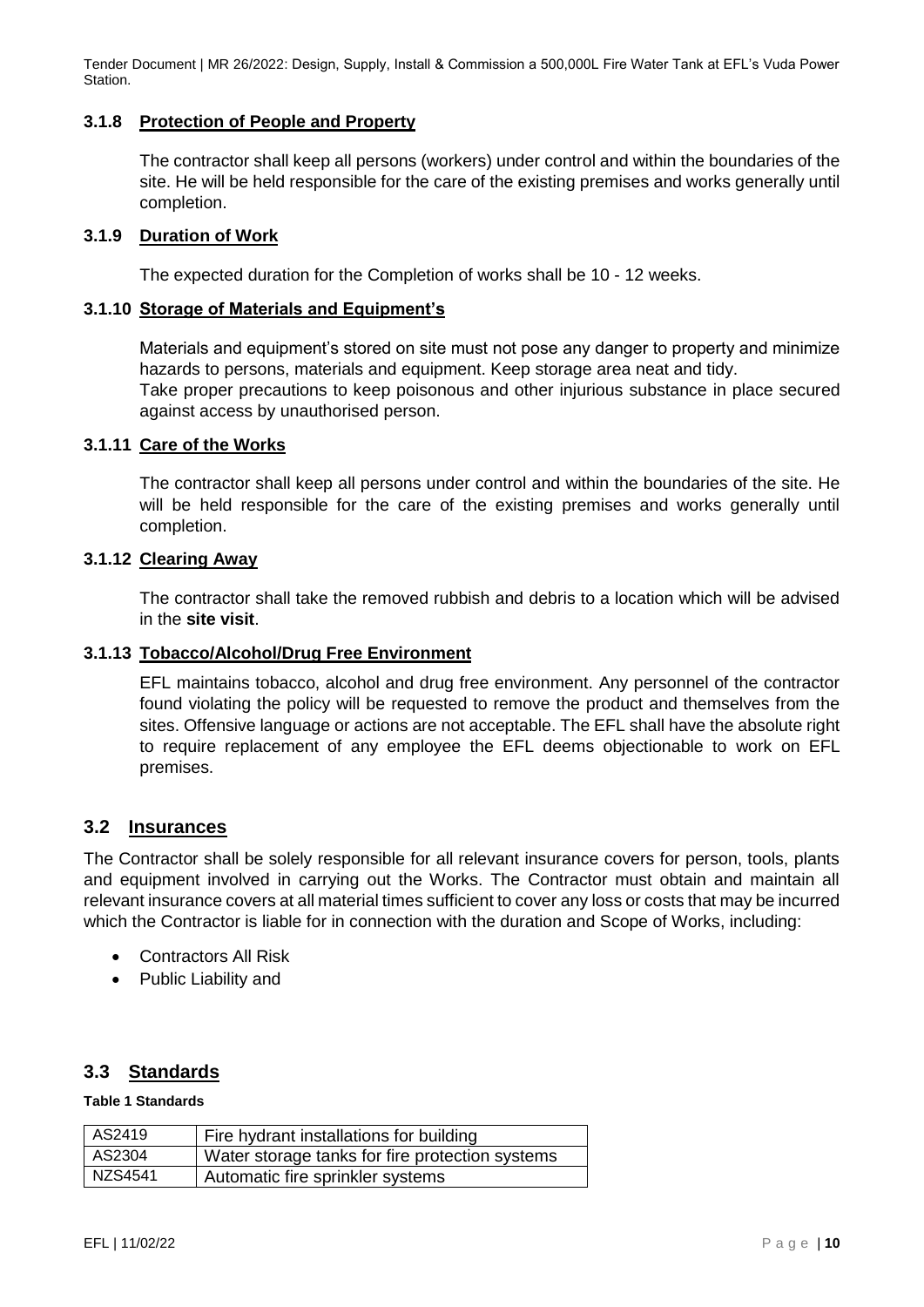| NFPA22 | Standard for water tanks for private fire protection |
|--------|------------------------------------------------------|
| AS3600 | Concrete Structures, Steel & Tendons                 |
|        | AS/NZS 1170   Structural Design Actions              |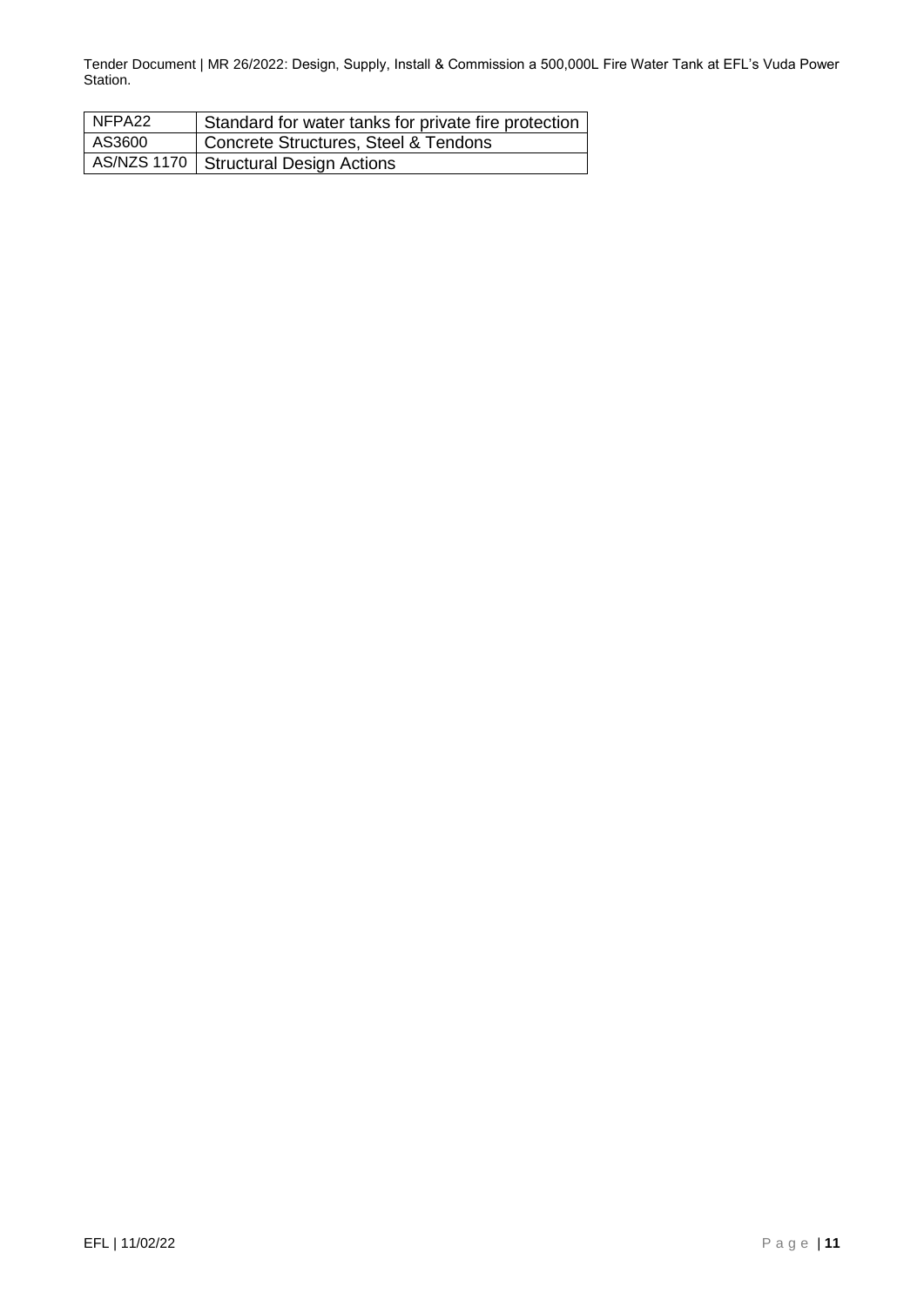## **4.0 SCOPE OF WORK**

- <span id="page-11-0"></span>1. Demolition and removal of existing Shed from the location of Construction. The final location of the removal material will be specified by EFL.
- 2. Carry out General Civil Works. This includes **Geotechnical Investigation, Site Surveys and Site Preparation**.
- 3. Design and Construction of Concrete Foundation to support a 500,000L Fire Water Tank. This works will include but not limited to earth work, designing, constructing, curing, concrete testing and certification of the foundation. Any civil design must be approved by a local structural engineer (Refer to List of Approved engineers from the Fiji Institute of Engineers).
- 4. Design and Construction of a 500,000L Fire Water Tank. The Tank should comply with the relevant standards – AS2419, AS2304, NZS4541, NFPA22. Bidders must specify tank compliance. Preference is for a Galvanized Mild Steel Tank with liner complete with access platform ladder and overfill piping and that the tank must be from an accredited fire tank builder, below are some preferred fire tank builds;
	- Tasman Tank
	- Rhino Tanks
	- Acco Tanks

Ensure tank meets the seismic and wind loading (Category 5, Zone D at 90m/s wind speed) for the installation site. Foundation and Tank design to be approved by a local certified structural engineer.

- 5. The Fire Water Tank must come with all the compliant fire tank signage, level indicators, antivortex outlets and other relevant nozzles with isolation valves.
- 6. Tank design details and drawings are to be provided with tender bid.
- 7. Details on corrosion protection for the storage tank to be provided with bid.
- 8. Carry out all necessary water connection piping works to the existing fire system and return lines (EFL will specify termination points onsite), installation of **all necessary** valves and fittings. All shut off valves, Auto fill floater valves for the tank filling and blanking flanges to be supplied with all associated accessories.
- 9. Suitable Electrical Earthing lugs must be welded to the tank.
- 10. An Electronic level indicator must be supplied and installed with remote indication available at the Power Station Control Room.
- 11. Commissioning of the Fire Water Tank. Provide a hydro test report, full commissioning report, compliance certificate and as built drawings.

#### **Note:**

- 1. All Material, Labour, Tools and Equipment's to be supplied by the contractor.
- 2. Contractor shall be responsible to carry out all electrical, plumbing, mechanical and civil work for the listed scope.
- 3. Warranty for the tank works must be clearly stated. The water tank must be complete with all required valves, fittings, piping, access ladder and level indicators. Any Exclusions must be clearly stated.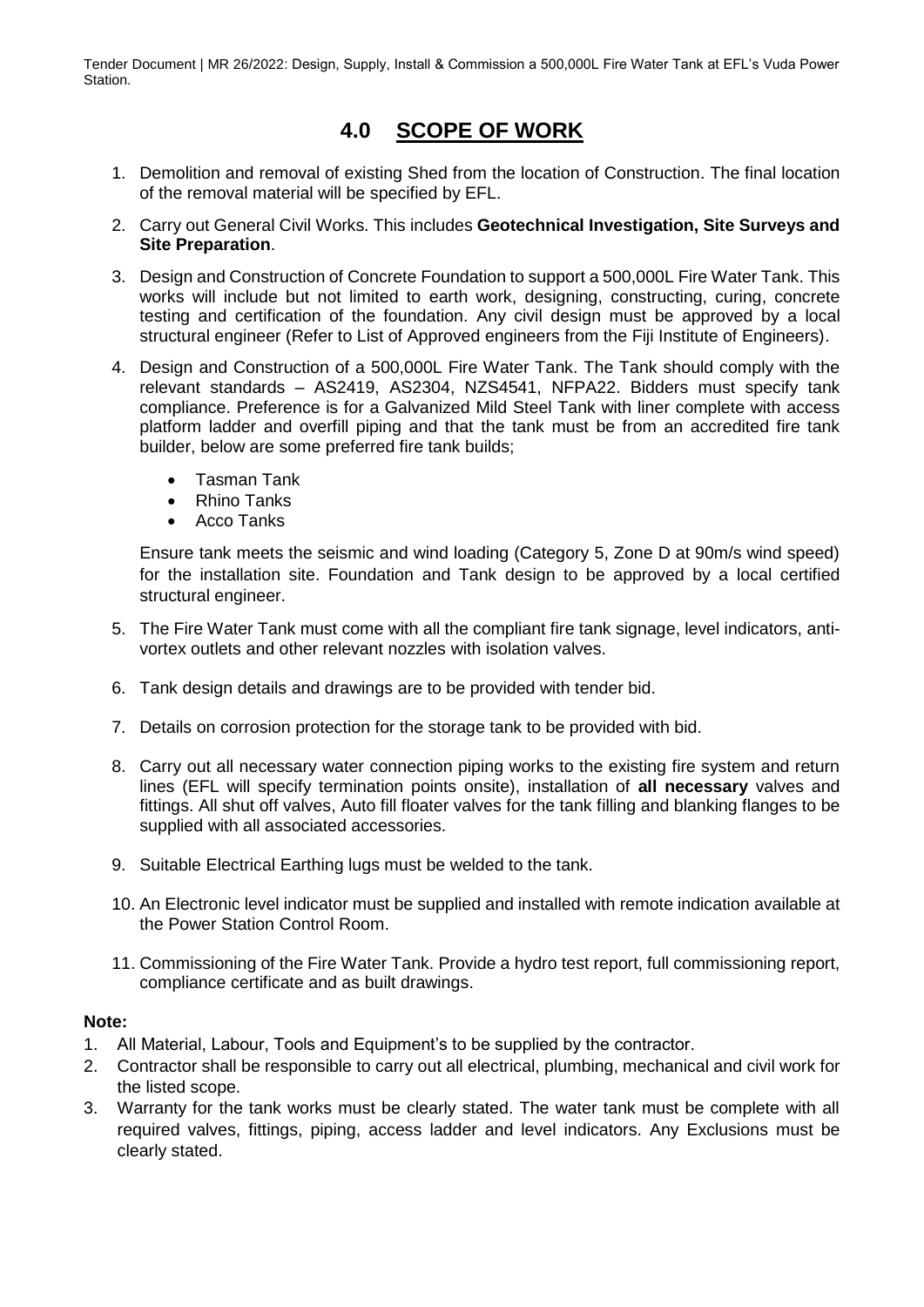- 4. Contractor to provide a hydro test report, full commissioning report, compliance certificate and as built drawings
- 5. All EFL's OHS requirements must be followed.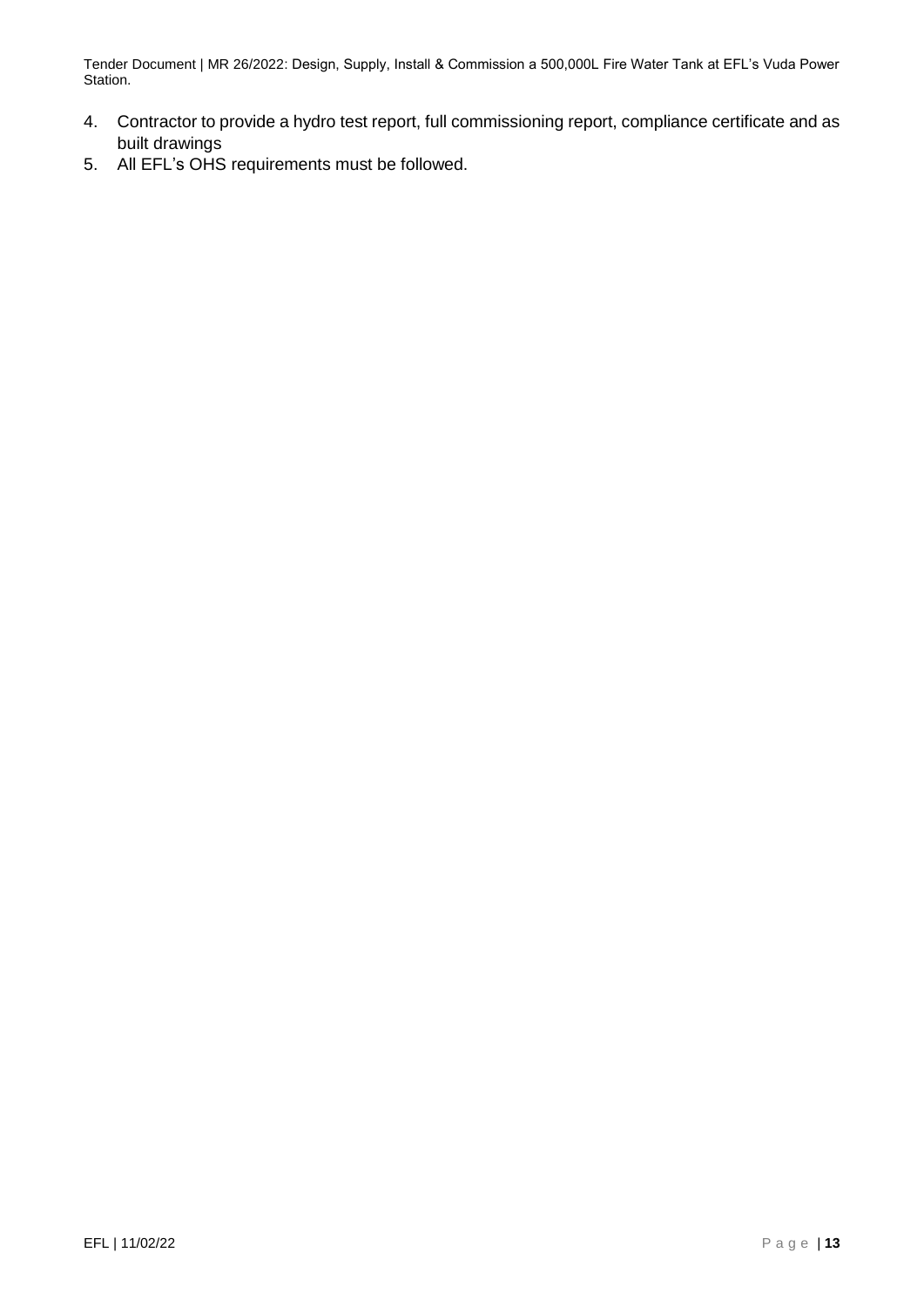## **5.0 PRICE SCHEDULE**

<span id="page-13-0"></span>\_\_\_\_\_\_\_\_\_\_\_\_\_\_\_\_\_\_\_\_\_\_\_\_\_\_\_\_\_\_\_\_\_\_\_\_\_\_\_\_\_\_\_\_\_\_\_\_\_\_\_\_\_\_\_\_\_\_\_\_\_\_\_\_\_\_\_\_\_\_\_\_\_\_\_\_\_

### **Design, Supply, Install & Commission a 500,000L Fire Water Tank at EFL's Vuda Power Station.**

| <b>Item</b>    | <b>Item Description</b>                                                                                                                                                      | <b>Total Price:</b><br><b>Currency:</b> |
|----------------|------------------------------------------------------------------------------------------------------------------------------------------------------------------------------|-----------------------------------------|
| 1              | Demolition of existing shed and removal of material from site                                                                                                                |                                         |
| $\overline{2}$ | General Civil Works: Geotechnical and Site Surveys.                                                                                                                          |                                         |
| 3              | Design and Construction of Concrete Foundation for 500,000L<br>Fire Water Tank.                                                                                              |                                         |
| 4              | Design and Construction of 500,000L Fire Water Tank.                                                                                                                         |                                         |
| 5              | Installation of Auto Fill Valve, Compliant Fire Tank Signage,<br>Level Indicators, anti-vortex outlets and other relevant nozzles.<br>Any Exclusions must be clearly stated. |                                         |
| 6              | Commissioning of Fire Water Tank. Provide a hydro test report,<br>full commissioning report, compliance certificate and as built<br>drawings.                                |                                         |
|                | <b>TOTAL (VEP)</b>                                                                                                                                                           |                                         |
|                | <b>VAT 9%</b>                                                                                                                                                                |                                         |
|                | <b>TOTAL (VIP)</b>                                                                                                                                                           |                                         |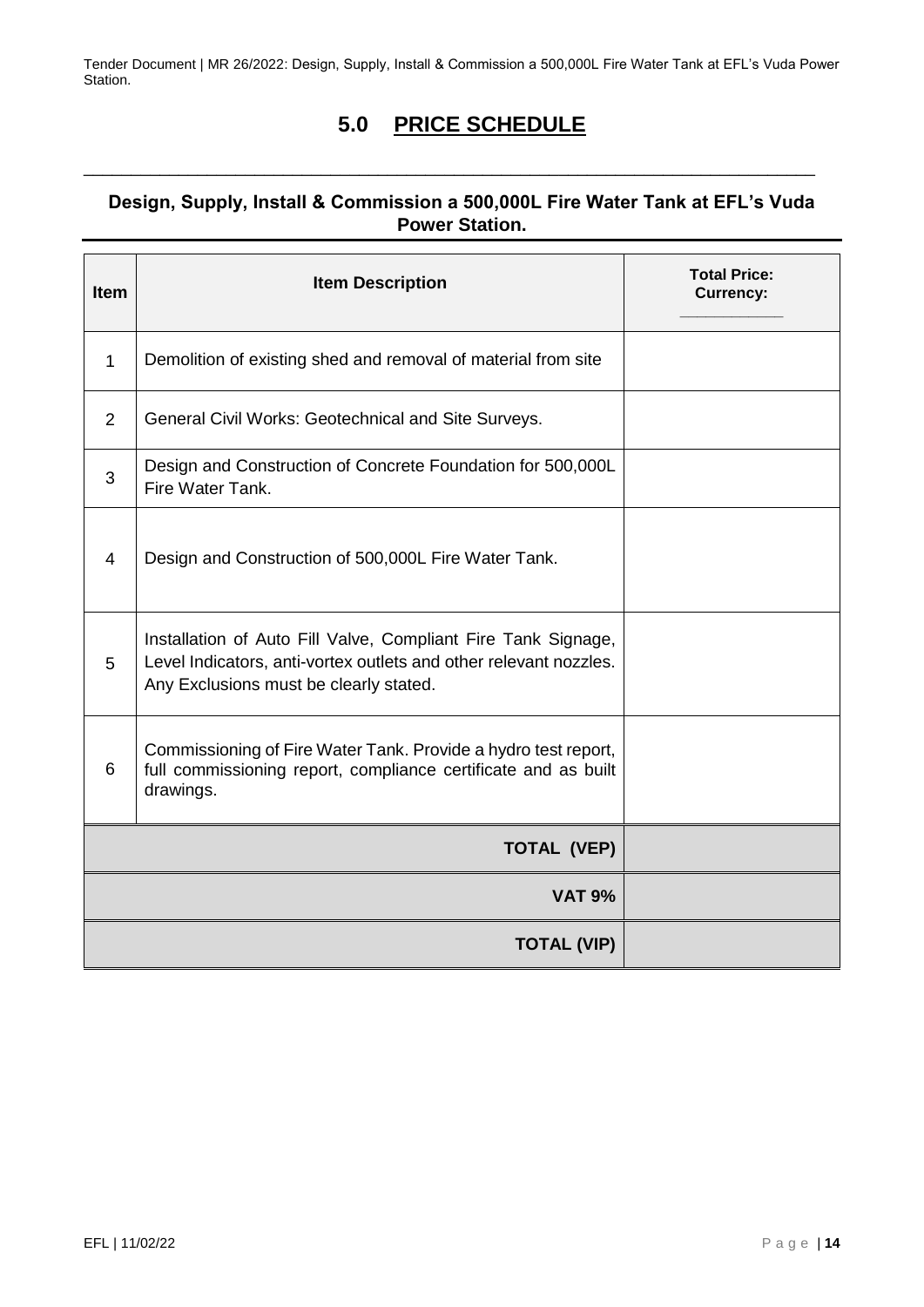#### **Notes**:

- 1. Technical;
	- a. The bids must as per the Technical Specifications in the Tender Documents. Bids that do not conform to the technical Specification will be disqualified
	- b. Tenderers shall provide proof of successful completion within the stipulated delivery period of similar contracts undertaken in the past.
	- c. Documentary evidence to prove that the items offered comply with the Technical Specification must be provided.
	- d. Contractor to verify all drawing measurements onsite.
	- e. The Supplier/ Contractor shall provide a warrants for Goods or services for provided unless stated otherwise.
	- f. EFL's Engineer or his representative shall have the right to inspect and/or to witness test the Goods at the factory or place of manufacture, for their conformity to the specifications
	- g. The Goods supplied under this Contract shall conform to the standards mentioned in the Technical Specifications
- 2. Financial;
	- a. In case of discrepancy between unit and total cost, the unit cost shall prevail
	- b. Any advance payment will require a bank guarantee. And this added cost will be beared by bidder
	- c. The currency used in the tender bid prices must be indicated in the tender bid
	- d. Prices shall be fixed during the Supplier's performance of the Contract and not subject to variation on any account.
	- e. EFL financial terms are applicable for these works.
	- f. For Foreign Supplier, any On-Shore work with incur a withholding Tax of 15% e.g. commissioning, training etc.
- 3. EFL Energy Fiji Limited uses Federation Internationale Des Ingenieurs Conseil (FIDIC) Contract template. General conditions of this contract shall be governed by it.
- 4. EFL have right to spilt award, tender may be awarded to multiple suppliers. And Minimum order quantity (MOQ) will not be acceptable.
- 5. All clarification request must be sent 5 days prior to the deadline for submission of bids
- 6. Price Schedule must be typed and stamped on the bid submission.
- 7. Failure to submit required documents may affect bid compliance. Failure to submit mandatory items as stated in Compliance Checklist will result in non-compliance.
- 8. Contractor shall provide all materials, tools equipment and labour necessary to perform works.
- 9. A detailed work plan to be provided with expected date for the works.
- 10. Installation & Commissioning works must incorporate all cost incur for this activity e.g. travel, accommodation, visa etc.
- 11. All Sub-contractors to be used for any part of the works are to be declared.
- 12. Site Visit is mandatory.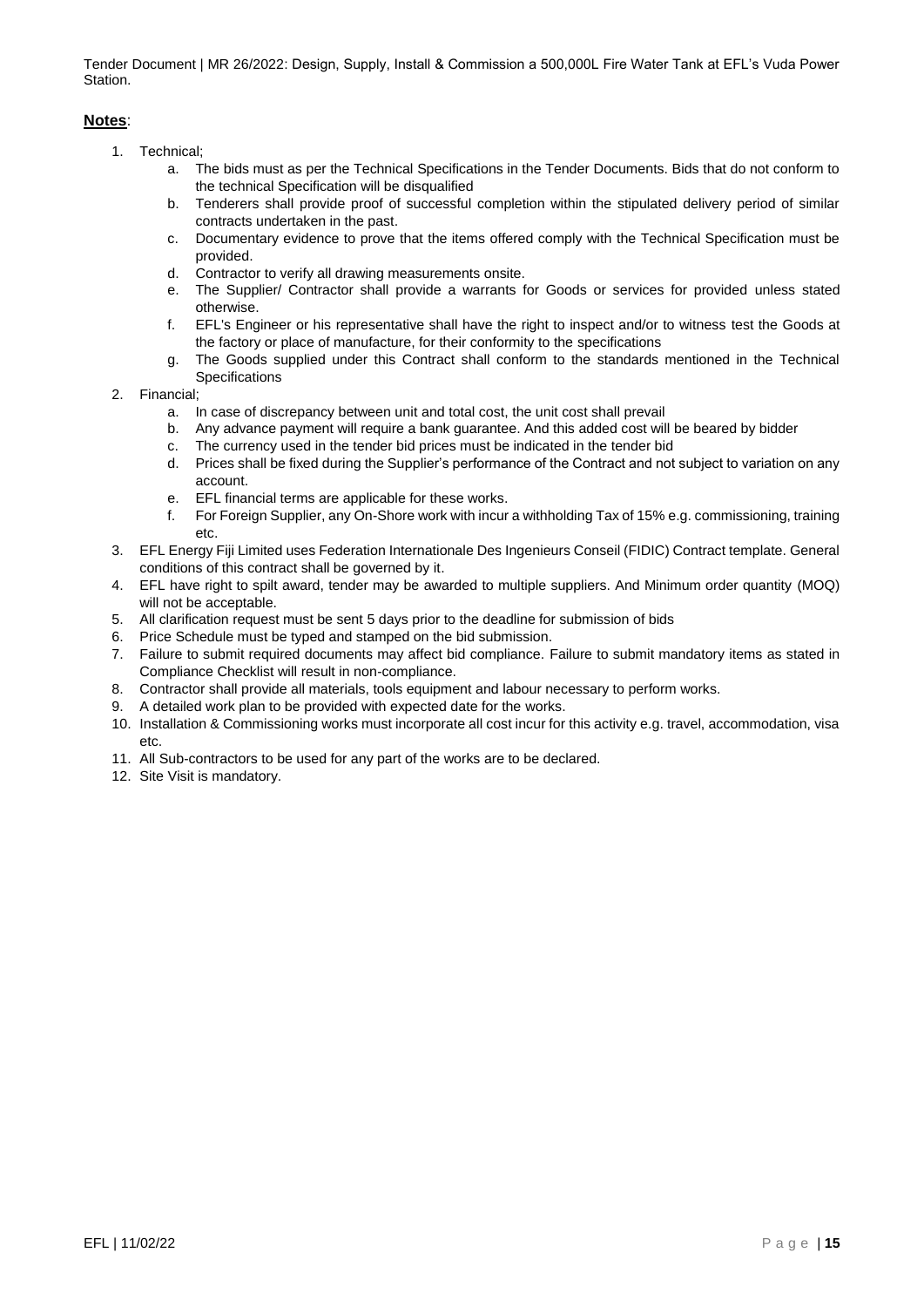#### <span id="page-15-0"></span>**5.1 Compliance Checklist Declaration**

| ı |  |  |  |
|---|--|--|--|
|   |  |  |  |

I\_\_\_\_\_\_\_\_\_\_\_\_\_\_\_\_\_\_\_\_\_\_\_\_\_\_\_\_\_\_ of \_\_\_\_\_\_\_\_\_\_\_\_\_\_\_\_\_\_\_\_\_\_\_\_\_\_\_\_\_\_\_\_\_\_\_\_\_ located at

\_\_\_\_\_\_\_\_\_\_\_\_\_\_\_\_\_\_\_\_\_\_\_\_\_\_\_\_\_\_\_\_\_\_\_\_\_ confirm that the bid submitted for the following tender

MR 26/2022 : Design, Supply, Install & Commission a 500,000L Fire Water Tank at EFL's Vuda Power Station. bid complies to the mandatory bidder submission as stated in Sub Clause 2.6;

|                                                                               | Yes | <b>No</b> | <b>Details</b> |
|-------------------------------------------------------------------------------|-----|-----------|----------------|
| <b>Commercial</b>                                                             |     |           |                |
| <b>Price Schedule</b>                                                         |     |           |                |
| <b>Company Profile</b>                                                        |     |           |                |
| Detailed Scope of Work/Supply                                                 |     |           |                |
| Program [preferred Gantt Chart]<br>(If Applicable)                            |     |           |                |
| Payment Term (comply with EFL Credit term -<br>30 days)                       |     |           |                |
| Price Validity [preferred 60 days]                                            |     |           |                |
| Insurance policy                                                              |     |           |                |
| Valid FNPF Compliance certificate (if applicable)                             |     |           |                |
| Valid FRCS Compliance certificate (if applicable)                             |     |           |                |
| certificate<br>Valid<br><b>Business</b><br>Registration<br>(if<br>applicable) |     |           |                |
| <b>Technical</b>                                                              |     |           |                |
| Duration of work (timeline)                                                   |     |           |                |
| Safety Management Plan                                                        |     |           |                |
| OHS Compliance                                                                |     |           |                |
| Technical Specification Fire Water Tank.                                      |     |           |                |
| Company's capabilities & Background<br>(resources, staff cv, etc.)            |     |           |                |
| History of similar Project                                                    |     |           |                |
| <b>Experience with EFL</b>                                                    |     |           |                |
| Warranty on works                                                             |     |           |                |
| Fire Water Tank Compliant to AS2419, AS2304,<br>NZS4541 & NFPA22              |     |           |                |
| <b>Scope of Works</b>                                                         |     |           |                |
| Statement of Exclusion or Amendment for<br>Tender Specification (if Any)      |     |           |                |

Note that these submissions are mandatory submission for a successful tender bid. This declaration must be signed and submit as well.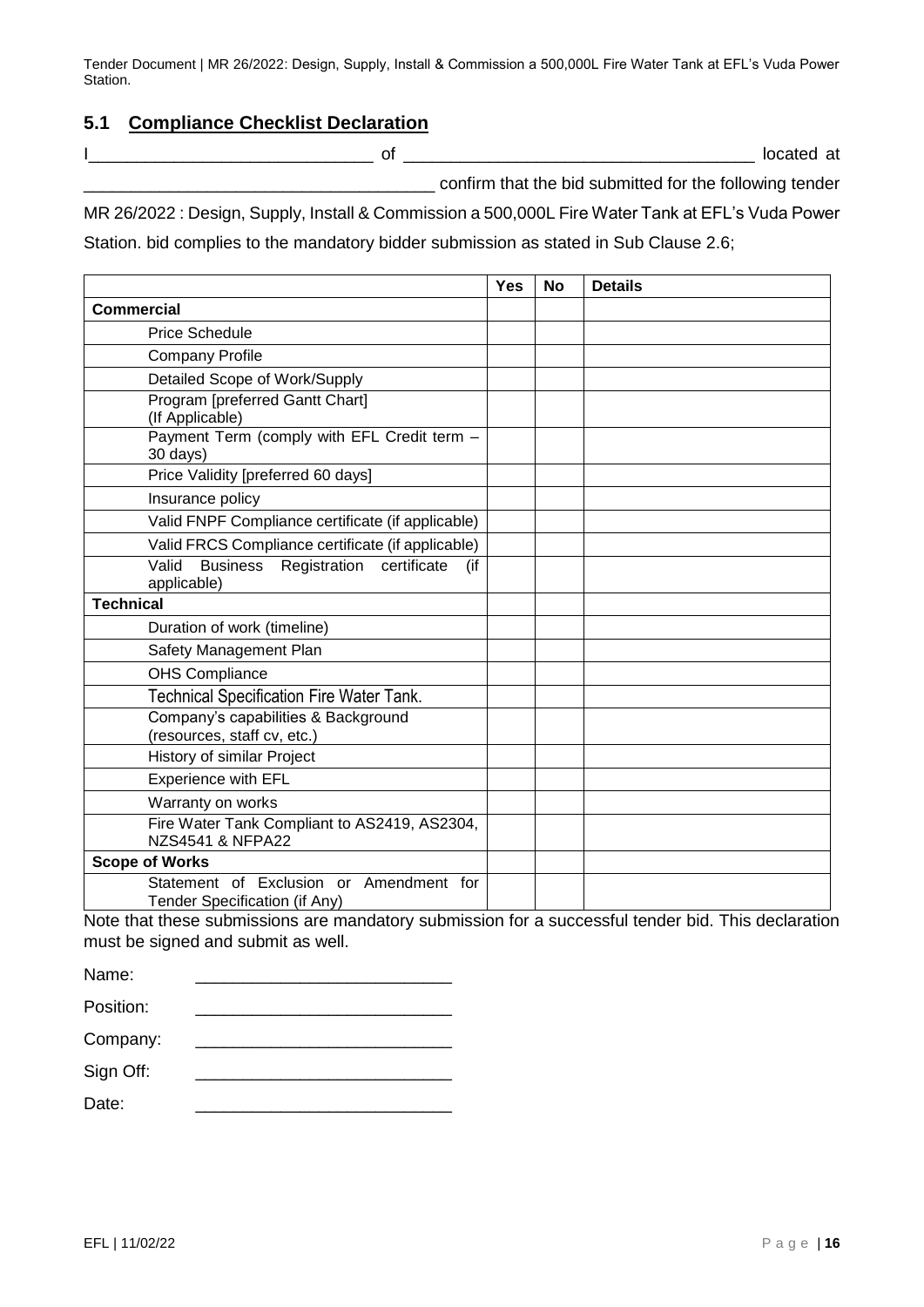## <span id="page-16-0"></span>**5.2 Tender Check List**

|    | The Bidders must ensure that the details and documentation mention below must<br>be submitted as part of their tender Bid |
|----|---------------------------------------------------------------------------------------------------------------------------|
|    | Tender Number                                                                                                             |
|    | Tender Name                                                                                                               |
|    |                                                                                                                           |
|    | (Attach copy of Registration Certificate)                                                                                 |
|    |                                                                                                                           |
|    |                                                                                                                           |
|    |                                                                                                                           |
|    |                                                                                                                           |
| 6. |                                                                                                                           |
|    |                                                                                                                           |
| 8. | TIN Number:<br>(Attach copy of the VAT/TIN Registration Certificate - Local Bidders Only (Mandatory)                      |
| 9. | FNPF Employer Registration Number: _________ (For Local Bidders only) (Mandatory)                                         |
|    | 10. Provide a copy of Valid FNPF Compliance Certificate (Mandatory- Local Bidders only)                                   |
|    | 11. Provide a copy of Valid FRCS (Tax) Compliance Certificate (Mandatory Local Bidders only)                              |
|    | 12. Provide a copy of Valid FNU Compliance Certificate (Mandatory Local Bidders only)                                     |
|    | 13. Contact Person:                                                                                                       |
|    | I declare that all the above information is correct.                                                                      |
|    | Name:<br>the control of the control of the control of                                                                     |
|    | Position: __________________                                                                                              |
|    | Sign:                                                                                                                     |
|    | Date:                                                                                                                     |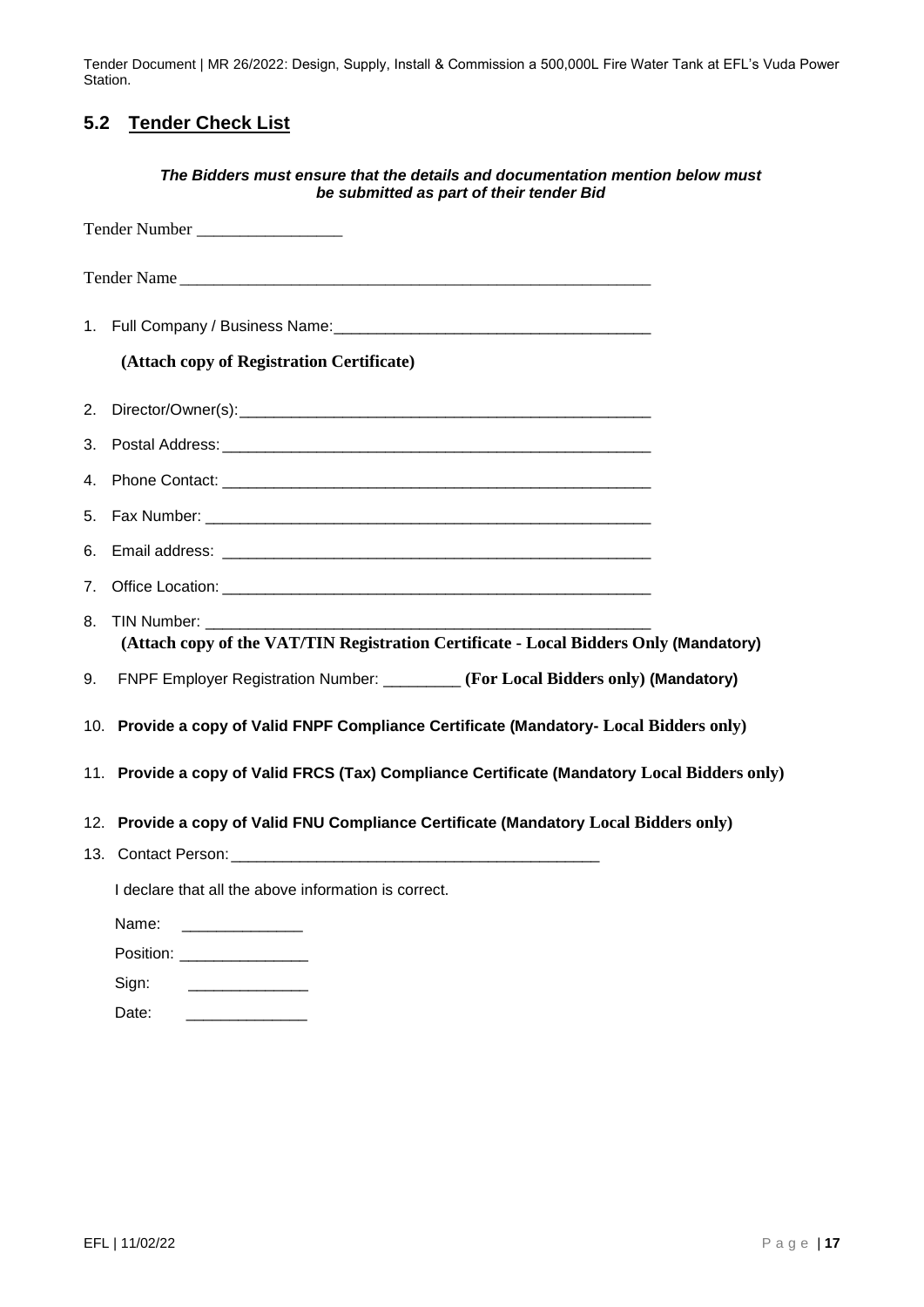### **6.0 TENDER FORM**

<span id="page-17-0"></span>*To:* Jitendra Reddy Manager Procurement, Inventory & Supply Chain Energy Fiji Limited 2 Marlow Street, Suva, Fiji Islands Phone: +679 3224 360/9992400 Email: [tenders@efl.com.fj](mailto:tenders@efl.com.fj)

Sir,

1. Having examined the Tender Document, the receipt of which is hereby duly acknowledged, we, the undersigned, offer to supply

……………………………………………………………………………………………….. *(Description of Goods)* in conformity with the said Tender Document for the sum …………………………………………………..…………………………………………… ………………………….. *(total tender amount in words and figures)* or such other sums as may be ascertained in accordance with the Schedule of Prices attached herewith and made part of this Tender.

- 2. We undertake, if our Tender is accepted, to deliver the Goods in accordance with the delivery schedule specified in the Schedule of Requirements.
- 4 We agree to abide by this Tender for a period of 90days from the date fixed for Tender opening under Clause 19 of the Instructions to Tenderers, and it shall remain binding upon us and may be accepted at any time before the expiration of that period.
- 5. Until a formal Contract is prepared and executed, this Tender, together with your written acceptance thereof and your notification of award, shall constitute a binding Contract between us.
- 6. We understand that you are not bound to accept the lowest or any Tender you may receive.

Dated this: day of 202.

*[Signature] [In the capacity of]*

Duly authorized to sign Tender for and on behalf of